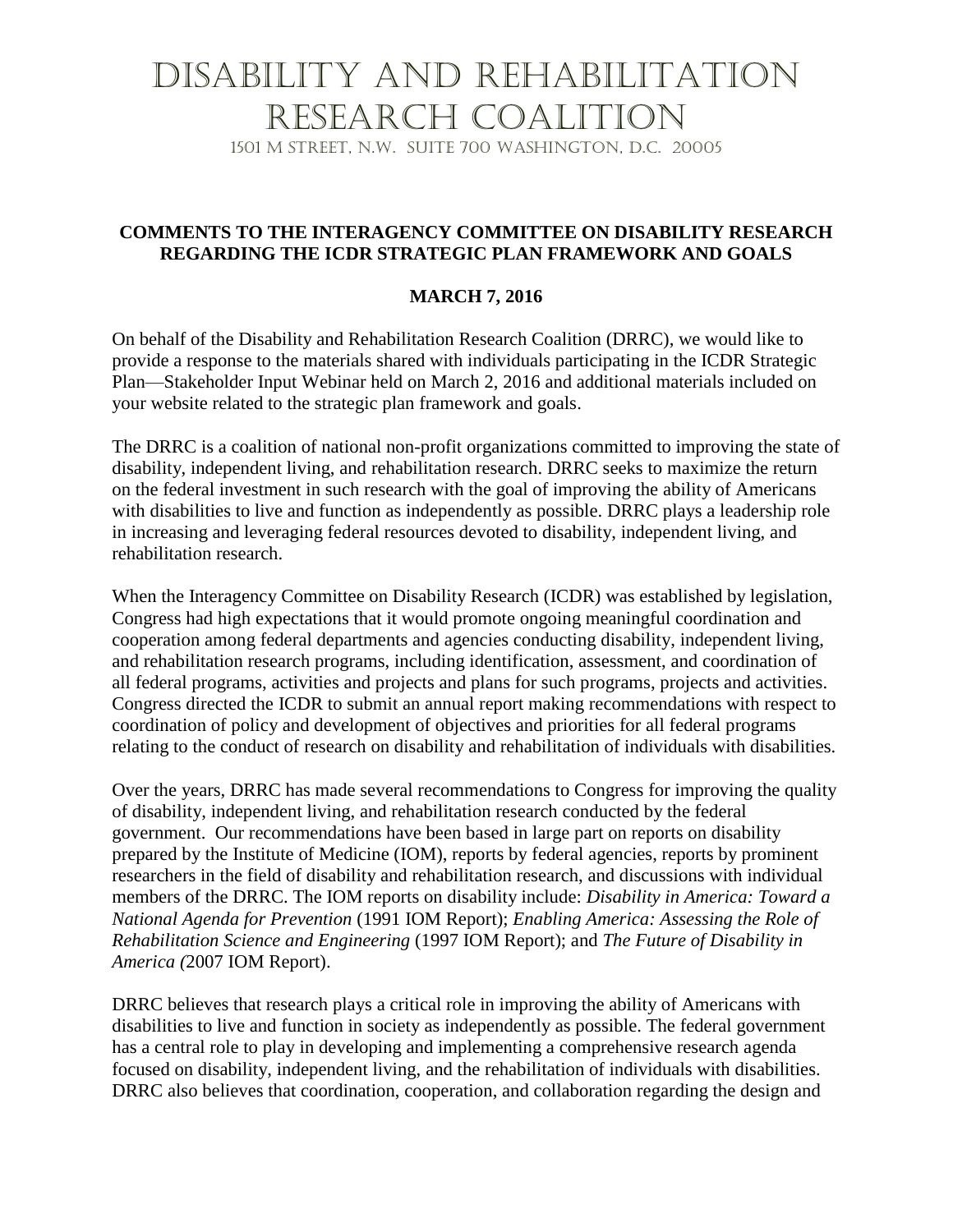implementation of disability, independent living, and rehabilitation research is critical among federal agencies conducting research, agencies funding treatment and services; foundations and the private sector; and international organizations.

Consistent with our overarching beliefs, we were pleased when the recently enacted Workforce Innovation and Opportunity Act included an amendment to Title II of the Rehabilitation Act directing ICDR to develop and submit to Congress a comprehensive government-wide strategic plan for disability, independent living, and rehabilitation research. Specifically, the new law specifies that:

- (1) The ICDR shall develop a comprehensive government wide strategic plan for disability, independent living, and rehabilitation research.
- (2) The strategic plan shall include, at a minimum—

(A) a description of the—

- (i) measurable goals and objectives;
- (ii) existing resources each agency will devote to carrying out the plan;
- (iii) timetables for completing the projects outlined in the plan; and
- (iv) assignment of responsible individuals and agencies for carrying out the research activities;

(B) research priorities and recommendations;

(C) a description of how funds from each agency will be combined, as appropriate, for projects administered among Federal agencies, and how such funds will be administered;

(D) the development and ongoing maintenance of a searchable government wide inventory of disability, independent living, and rehabilitation research for trend and data analysis across Federal agencies;

(E) guiding principles, policies, and procedures, consistent with the best research practices available, for conducting and administering disability, independent living, and rehabilitation research across Federal agencies; and

(F) a summary of underemphasized and duplicative areas of research.

(3) The strategic plan described in this subsection shall be submitted to the President and the Committee on Health, Education, Labor, and Pensions of the Senate and the Committee on Education and the Workforce of the House of Representatives and include a report of the progress made in implementing the strategic plan and detailed budget information.

The inclusion of this comprehensive government-wide strategic plan for disability, independent living, and rehabilitation research is clearly intended to supplement and not supplant ICDR's own specific annual plan of action, which may include "a small, achievable list of priorities that can move forward." [See January 20, 2016 document entitled "Proposed Working Group Plans"]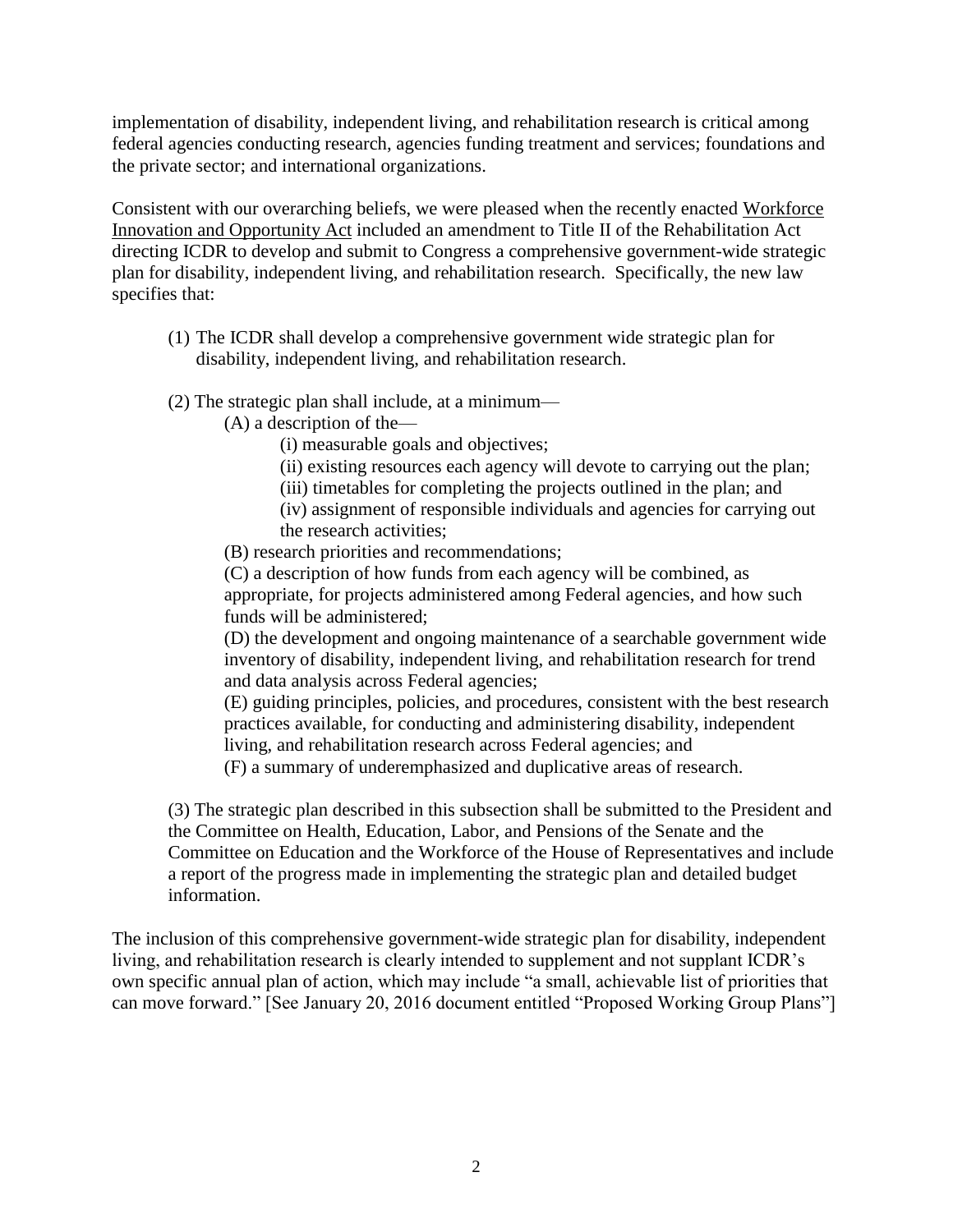**The comprehensive, government-wide strategic plan was intended to reflect an extensive review of current initiatives, planning, and cooperation and coordination among federal agencies and extensive input from stakeholders. It was intended to serve as a "roadmap" to guide disability, independent living, and rehabilitation research by all federal agencies, not just "the small achievable list of priorities" referred to above; and this roadmap was intended to guide the actions of federal agencies for multiple years with periodic reporting of progress to Congress.** 

We continue to be concerned (original concerns submitted on November 11, 2005) that the materials presented at the webinar and the processes used to secure stakeholder input do not adequately effectuate congressional intent. The following specific example is illustrative of our concerns. In accordance with the statute, the comprehensive government-wide strategic plan must address, among other things, rehabilitation research. Based on our review of the materials made available via email and on your website, we were unable to identify how the strategic plan would address each of the following statutory requirements pertaining to rehabilitation research.

Consistent with the statute, the strategic plan must include a description of measurable goals and objectives regarding rehabilitation research; existing resources each agency will devote to rehabilitation research; timetables, assignment of responsible individuals and agencies, and rehabilitation research priorities; a description of how funds for rehabilitation research from each federal agency will be combined, as appropriate; the development and ongoing maintenance of a searchable government-wide inventory of rehabilitation research for trend and data analysis across agencies, guiding principles for rehabilitation research; and a summary of underemphasized and duplicative areas of rehabilitation research.

Moving from a specific example relating to rehabilitation research to more general areas of concern regarding disability, independent living, and rehabilitation research, we have identified the following issues for further consideration:

- With respect to the specific provisions of the new law detailed above, for each area of disability, independent living, and rehabilitation research:
	- o What are the measurable goals and objectives you are proposing?
	- o What are the proposed plans for identifying existing resources each agency will devote to carrying out the plan?
	- o What timetables are you proposing for completing the projects outlined in the plan?
	- o What assignment of responsible individuals and agencies are you proposing for carrying out the research activities?
	- o You identified a number "problem statements" but how do they translate into research priorities and recommendations?
	- o What strategies are being proposed to describe how funds from each agency will be combined, as appropriate, for projects administered among Federal agencies, and how such funds will be administered?
	- o What is the status of your plans for developing and maintaining a searchable government wide inventory of disability, independent living, and rehabilitation research for trend and data analysis across Federal agencies?